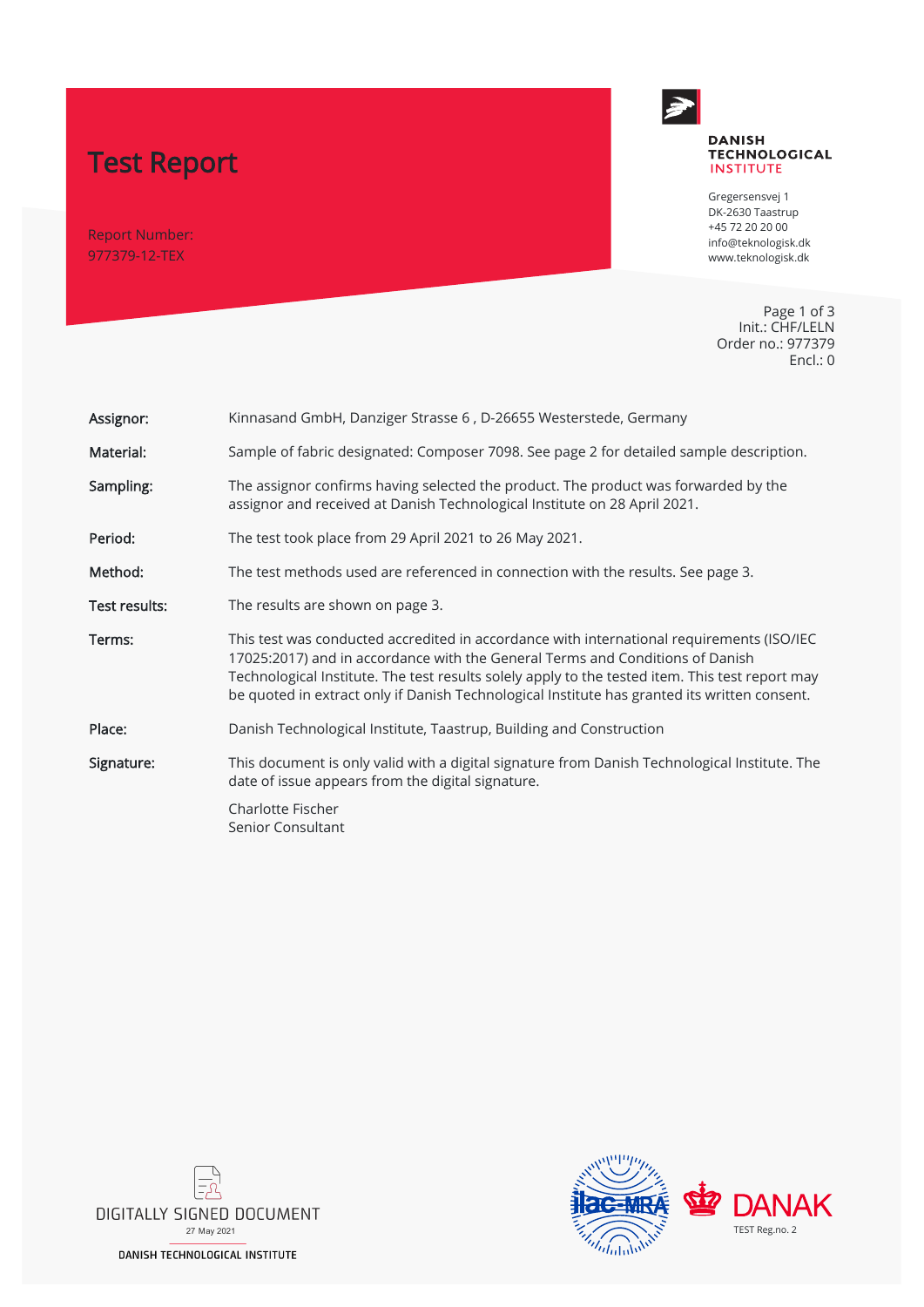

## Samples

| Sample mark | Description                                                  | Photo |
|-------------|--------------------------------------------------------------|-------|
| Col. 0001   | Sample of fabric<br>Designated: Composer 7098<br>Color. 0001 |       |
| Col. 0002   | Sample of fabric<br>Designated: Composer 7098<br>Color. 0002 |       |
| Col. 0011   | Sample of fabric<br>Designated: Composer 7098<br>Color. 0011 |       |
| Col. 0013   | Sample of fabric<br>Designated: Composer 7098<br>Color. 0013 |       |
| Col. 0014   | Sample of fabric<br>Designated: Composer 7098<br>Color. 0014 |       |
| Col. 0016   | Sample of fabric<br>Designated: Composer 7098<br>Color. 0016 |       |